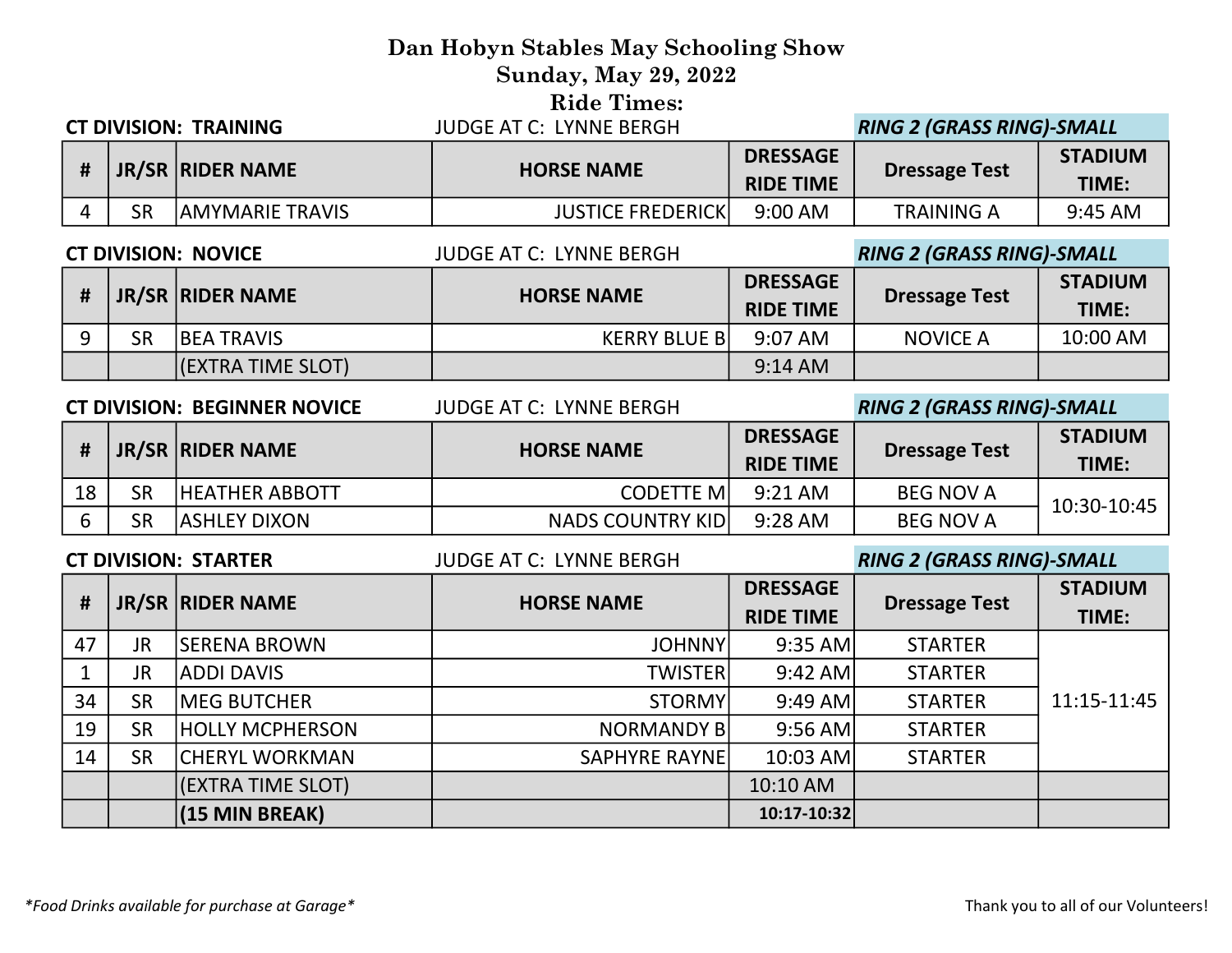### Dan Hobyn Stables May Schooling Show Sunday, May 29, 2022 Ride Times: CT DIVISION: INTRO (JUNIOR) JUDGE AT C: LYNNE BERGH RING 2 (GRASS RING)-SMALL

| <b>UL DIVISION: IN INU IJUNIUKI</b> |    |                        | JUDUL AT C. LINNE BERUH |                                     | וואן 2 באמען און Alivu Z נאמען |                         |
|-------------------------------------|----|------------------------|-------------------------|-------------------------------------|--------------------------------|-------------------------|
| #                                   |    | JR/SR RIDER NAME       | <b>HORSE NAME</b>       | <b>DRESSAGE</b><br><b>RIDE TIME</b> | <b>Dressage Test</b>           | <b>STADIUM</b><br>TIME: |
| 12                                  | JR | <b>CAMBREE KLINGER</b> | <b>JONESY</b>           | 10:32 AM                            | <b>INTRO A</b>                 |                         |
|                                     | JR | <b>ADDISON LANG</b>    | <b>FAITHFUL FELIXI</b>  | $10:39$ AM                          | <b>INTRO A</b>                 | $1:45-2:30$             |
| 36                                  | JR | <b>MELISSA TILDEN</b>  | <b>CHIPS AHOY</b>       | $10:46$ AM                          | <b>INTRO A</b>                 |                         |
| 42                                  | JR | <b>ROUX WOOD</b>       | <b>TIGER LILYI</b>      | 10:53 AM                            | <b>INTRO A</b>                 |                         |
|                                     |    | (EXTRA TIME SLOT)      |                         | $11:00$ AM                          |                                |                         |

| <b>CT DIVISION: INTRO (SENIOR)</b> |           |                          | <b>JUDGE AT C: LYNNE BERGH</b> |                  | <b>RING 2 (GRASS RING)-SMALL</b> |                                        |
|------------------------------------|-----------|--------------------------|--------------------------------|------------------|----------------------------------|----------------------------------------|
| #                                  |           | JR/SR RIDER NAME         | <b>HORSE NAME</b>              | <b>DRESSAGE</b>  |                                  | <b>STADIUM</b><br>TIME:<br>$1:45-2:30$ |
|                                    |           |                          |                                | <b>RIDE TIME</b> | <b>Dressage Test</b>             |                                        |
| 44                                 | <b>SR</b> | <b>ISABRINA ASHWORTH</b> | <b>LITTLE BLACK DRESSI</b>     | 11:07 AM         | <b>INTRO A</b>                   |                                        |
| 40                                 | <b>SR</b> | <b>ROBIN DRIGGERS</b>    | <b>FORTUNEI</b>                | 11:14 AM         | <b>INTRO A</b>                   |                                        |
| 28                                 | SR        | llindsay wood            | <b>CHAI LATTE</b>              | 11:21 AMI        | <b>INTRO A</b>                   |                                        |

| <b>JUDGE AT C: LYNNE BERGH</b><br><b>DERBY DIVISION: GREEN AS GRASS (JR)</b> |           |                         |                        | <b>RING 2 (GRASS RING)-SMALL</b>    |                      |                   |
|------------------------------------------------------------------------------|-----------|-------------------------|------------------------|-------------------------------------|----------------------|-------------------|
| #                                                                            |           | JR/SR RIDER NAME        | <b>HORSE NAME</b>      | <b>DRESSAGE</b><br><b>RIDE TIME</b> | <b>Dressage Test</b> | <b>JUMP TIME:</b> |
| 11                                                                           | <b>JR</b> | <b>BROOKLYN OSBORNE</b> | <b>CDG DAPPER DUDE</b> | 11:28 AM                            | <b>INTRO B</b>       | 3:00 PM           |
| 12                                                                           | JR        | ICAMBREE KLINGER        | <b>JONESY</b>          | 11:35 AM                            | <b>INTRO B</b>       | 3:05 PM           |
|                                                                              | JR        | <b>ADDISON LANG</b>     | <b>FAITHFUL FELIX</b>  | 11:42 AM                            | <b>INTRO B</b>       | 3:10 PM           |
| 26                                                                           | JR        | <b>KIERRA BONNEY</b>    | MGS CALYPSO            | 11:49 AM                            | <b>INTRO B</b>       | 3:15 PM           |
| 24                                                                           | <b>JR</b> | <b>JULY OWEN</b>        | <b>UMA ZUMA</b>        | 11:56 AM                            | <b>INTROB</b>        | 3:50 PM           |
|                                                                              |           | LUNCH BREAK (40 MIN)    |                        | 12:03-12:43                         |                      |                   |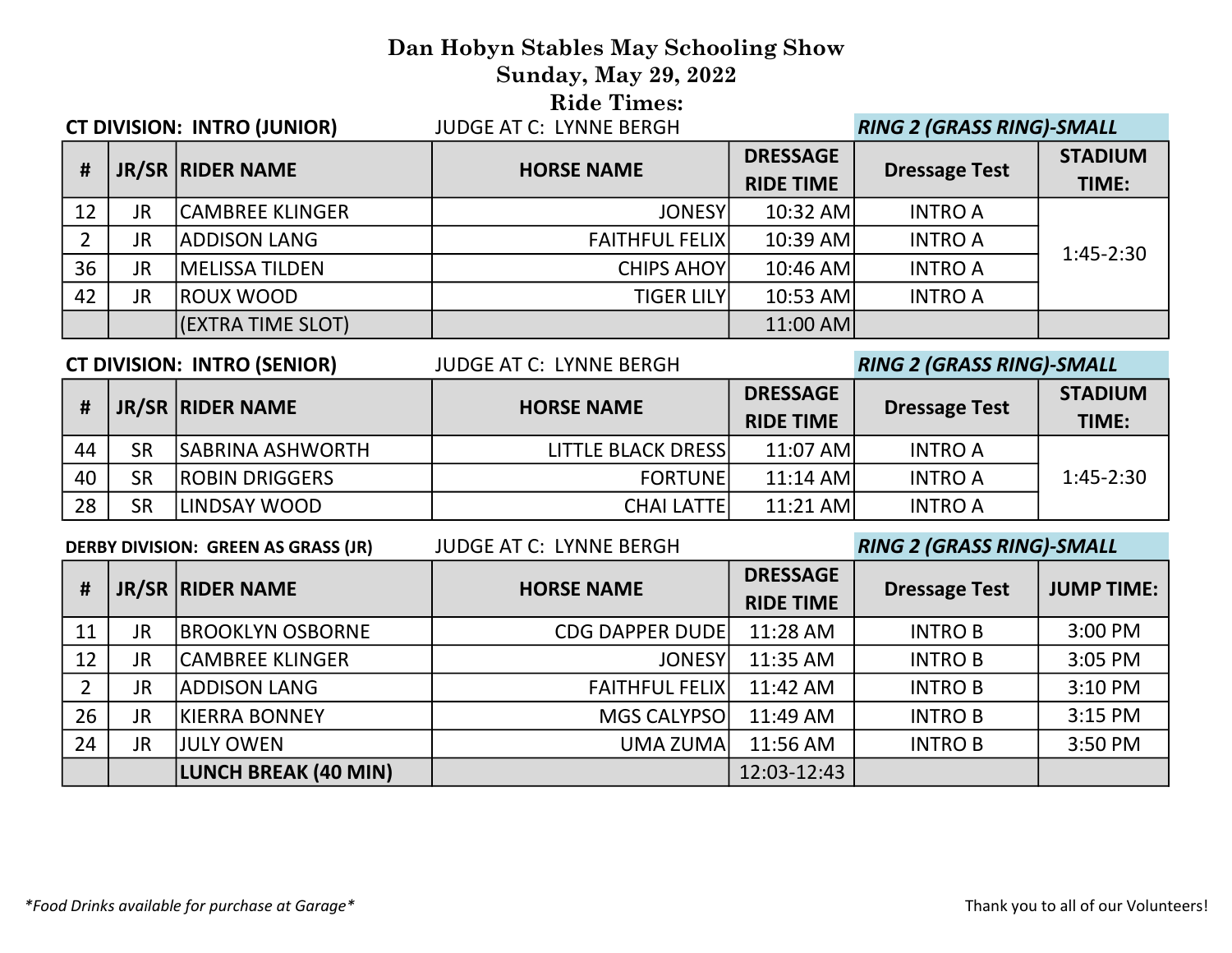# Dan Hobyn Stables May Schooling Show Sunday, May 29, 2022 **Ride Times:**<br>**ILIDGE AT C: LYNNE BERGH** DERBY DIVISION: GREEN AS GRASS (SR) JUDGE AT C: LYNNE BERGH RING 2 (GRASS RING)-SMALL

| #  |           | JR/SR RIDER NAME           | <b>HORSE NAME</b>          | <b>DRESSAGE</b><br><b>RIDE TIME</b> | <b>Dressage Test</b> | <b>JUMP TIME:</b> |
|----|-----------|----------------------------|----------------------------|-------------------------------------|----------------------|-------------------|
| 33 | <b>SR</b> | <b>MADELINE HOFMEISTER</b> | <b>NEVADA'S RISING SUN</b> | 12:50 PM                            | <b>INTRO B</b>       | 3:20 PM           |
| 34 | SR        | <b>MEG BUTCHER</b>         | <b>STORMY</b>              | 12:57 PM                            | <b>INTRO B</b>       | 3:25 PM           |
| 46 | <b>SR</b> | ISARA HARDEN               | <b>AXEL</b>                | 1:04 PM                             | <b>INTRO B</b>       | 3:30 PM           |
| 15 | <b>SR</b> | DANIELLE RIDDELL           | <b>EAGLES DAWN</b>         | $1:11$ PM                           | <b>INTRO B</b>       | 3:35 PM           |
| 10 | <b>SR</b> | <b>BRITTANY WILSON</b>     | <b>HOOSIER MOOSE</b>       | 1:18 PM                             | <b>INTRO B</b>       | 3:40 PM           |
| 19 | <b>SR</b> | <b>HOLLY MCPHERSON</b>     | <b>NORMANDY BI</b>         | $1:25$ PM                           | <b>INTRO B</b>       | 3:45 PM           |
|    |           | (EXTRA TIME SLOT)          |                            | 1:32 PM                             |                      | 3:55 PM           |
|    |           |                            |                            |                                     |                      |                   |

### DERBY DIVISION: STARTER (JR) JUDGE AT C: LYNNE BERGH RING 2 (GRASS RING)-SMALL

| #  |           | JR/SR RIDER NAME     | <b>HORSE NAME</b>   | <b>DRESSAGE</b>  | <b>Dressage Test</b> | <b>JUMP TIME:</b> |
|----|-----------|----------------------|---------------------|------------------|----------------------|-------------------|
|    |           |                      |                     | <b>RIDE TIME</b> |                      |                   |
| 41 | <b>JR</b> | <b>ROUX WOOD</b>     | <b>SCOUT</b>        | 1:39 PM          | <b>STARTER</b>       | 4:10 PM           |
|    |           | (EXTRA TIME SLOT)    |                     | 1:46 PM          |                      | 4:33 PM           |
| 51 | JR        | <b>ZOE DRIGGERS</b>  | ZIPPO'S AFFAIR      | 2:50 PM          | <b>STARTER</b>       | 4:13 PM           |
| 13 | <b>JR</b> | <b>CAROLINE GORE</b> | <b>PROUD KITTEN</b> | 1:53 PM          | <b>STARTER</b>       | 4:16 PM           |
| 47 | <b>JR</b> | <b>SERENA BROWN</b>  | <b>JOHNNY</b>       | 2:00 PM          | <b>STARTER</b>       | 4:19 PM           |
|    |           | $(15$ MIN BREAK)     |                     | $2:07 - 2:22$    |                      |                   |

# DERBY DIVISION: STARTER (SR) JUDGE AT C: LYNNE BERGH RING 2 (GRASS RING)-SMALL 49 JR/SR RIDER NAME HORSE NAME HORSE NAME RIDE TIME Dressage Test | JUMP TIME: 14 SR CHERYL WORKMAN THE SAPHYRE RAYNE 2:22 PM T STARTER 1 4:21 PM 17 SR HEATHER ABBOTT **OTTO** 2:29 PM STARTER 4:24 PM 35 SR MELANIE ATKINS HE'S TRYING 2:36 PM STARTER 4:27 PM 19 SR HOLLY MCPHERSON  $\vert$  NORMANDY B 2:43 PM STARTER 1 4:30 PM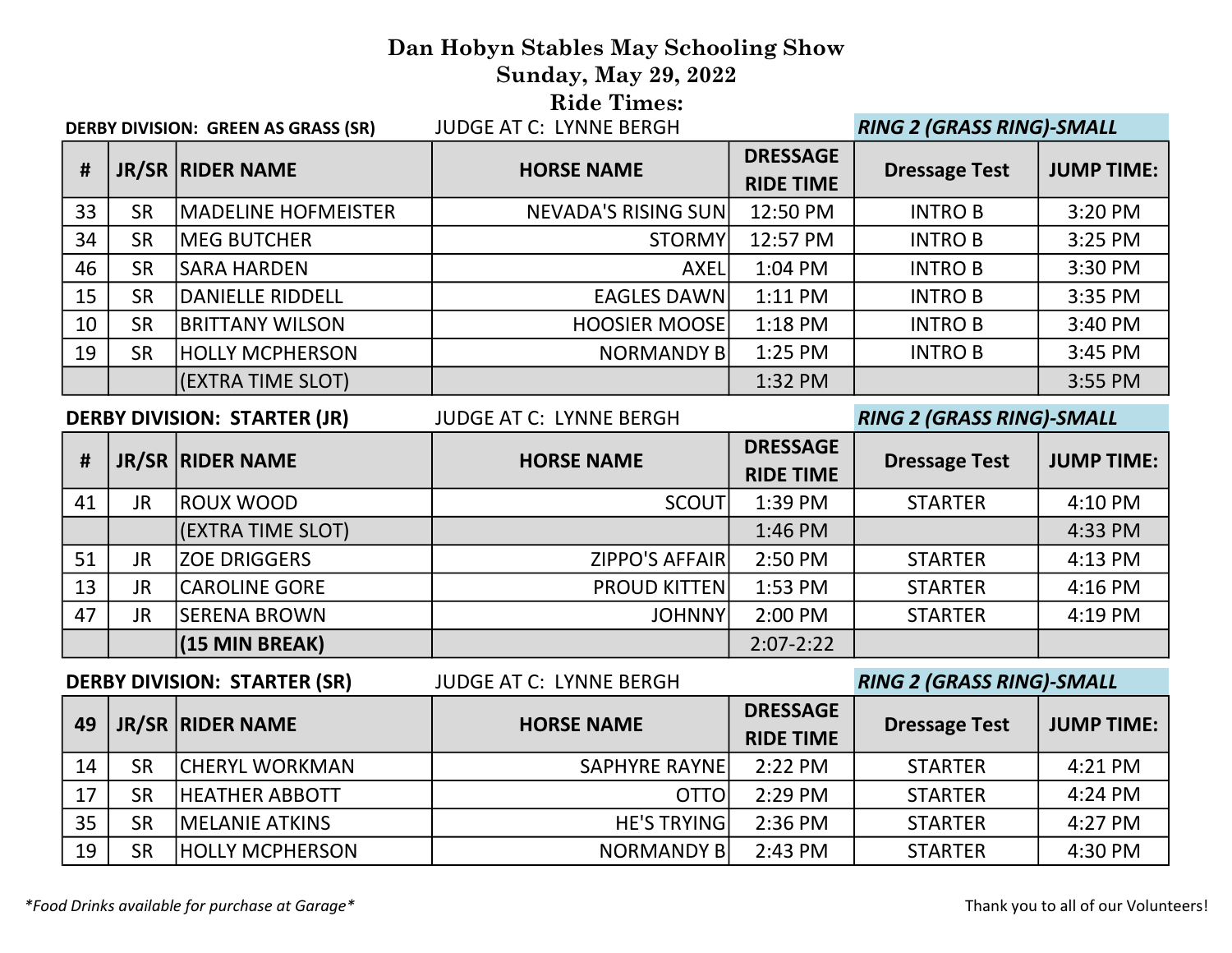### Dan Hobyn Stables May Schooling Show Sunday, May 29, 2022 Ride Times:

| <b>DRESSAGE DIVISION: % CLASS (SENIOR)</b> |           |                       | <b>JUDGE AT C: CAROLIN WALZ</b> | <b>RING 1 (SAND RING)-LARGE</b>     |                       |
|--------------------------------------------|-----------|-----------------------|---------------------------------|-------------------------------------|-----------------------|
| #                                          |           | JR/SR RIDER NAME      | <b>HORSE NAME</b>               | <b>DRESSAGE</b><br><b>RIDE TIME</b> | <b>Dressage Test</b>  |
| 25                                         | <b>SR</b> | <b>KELLY PEINE</b>    | <b>JERICO</b>                   | 8:00 AM                             | <b>USEF TRAIN - 3</b> |
| 16                                         | <b>SR</b> | <b>ELIZABETH HESS</b> | <b>SPOT THE DIFFERENCE!</b>     | 8:08 AM                             | USEF FIRST - 1        |
| 20                                         | <b>SR</b> | JAMIE EDWARDS         | <b>HUGOI</b>                    | 8:16 AM                             | USEF TRAIN - 3        |
| 48                                         | <b>SR</b> | <b>TERESA HILL</b>    | <b>WROYAL IMAGE</b>             | 8:48 AM                             | USEF TRAIN - 1        |
| 16                                         | <b>SR</b> | <b>ELIZABETH HESS</b> | <b>SPOT THE DIFFERENCE!</b>     | 8:32 AM                             | USEF FIRST - 3        |
| 52                                         | <b>SR</b> | BOBBI MILAM           | <b>JADE</b>                     | 9:04 AM                             | USEF FIRST - 3        |

|    | <b>DRESSAGE DIVISION: % CLASS (JUNIOR)</b> |                      | <b>JUDGE AT C: CAROLIN WALZ</b> | <b>RING 1 (SAND RING)-LARGE</b>     |                        |
|----|--------------------------------------------|----------------------|---------------------------------|-------------------------------------|------------------------|
| #  |                                            | JR/SR RIDER NAME     | <b>HORSE NAME</b>               | <b>DRESSAGE</b><br><b>RIDE TIME</b> | <b>Dressage Test</b>   |
| 32 | <b>JR</b>                                  | <b>ILUCY ELLIS</b>   | <b>TORNADO ALLEY</b>            | 8:24 AM                             | <b>EVENT TRAIN - A</b> |
| 13 | <b>JR</b>                                  | <b>CAROLINE GORE</b> | <b>PROUD KITTEN</b>             | 8:56 AM                             | <b>EVENT STARTER</b>   |
| 31 | <b>JR</b>                                  | <b>LUCY ELLIS</b>    | <b>COMING IN HOT</b>            | $9:12$ AM                           | <b>EVENT BEG NOV-A</b> |
| 22 | JR                                         | JORDAN STEINKAMP     | <b>GHOST</b>                    | 8:40 AM                             | USEF TRAIN - 1         |
|    |                                            | (15 MIN BREAK)       | *CHANGE RING TO SMALL*          | $9:20-9:35$                         |                        |

CT DIVISION: GREEN AS GRASS (JR) JUDGE AT C: CAROLIN WALZ RING 1 (SAND RING)-SMALL

| #  |           | JR/SR RIDER NAME        | <b>HORSE NAME</b>      | <b>DRESSAGE</b><br><b>RIDE TIME</b> | <b>Dressage Test</b> | <b>STADIUM</b><br>TIME: |
|----|-----------|-------------------------|------------------------|-------------------------------------|----------------------|-------------------------|
| 23 | <b>JR</b> | <b>JOSIE FEWELL</b>     | <b>SHADOW HUNTER</b>   | $9:35$ AM                           | <b>INTRO C</b>       |                         |
| 11 | <b>JR</b> | <b>BROOKLYN OSBORNE</b> | <b>CDG DAPPER DUDE</b> | $9:42$ AM                           | <b>INTRO C</b>       |                         |
| 24 | <b>JR</b> | <b>JULY OWEN</b>        | UMA ZUMA               | $9:49$ AM                           | <b>INTRO C</b>       | 12:15-1:15              |
|    | JR        | <b>AVA WALTON</b>       | <b>PINEAPPLE</b>       | $9:56$ AM                           | <b>INTRO C</b>       |                         |
| 37 | <b>JR</b> | MIA SCHNATZMEYER        | <b>MUSTANGOI</b>       | $10:03$ AM                          | INTRO C              |                         |
|    |           | (EXTRA TIME SLOT)       |                        | $10:03$ AM                          |                      |                         |

\*Food Drinks available for purchase at Garage\* Thank you to all of our Volunteers!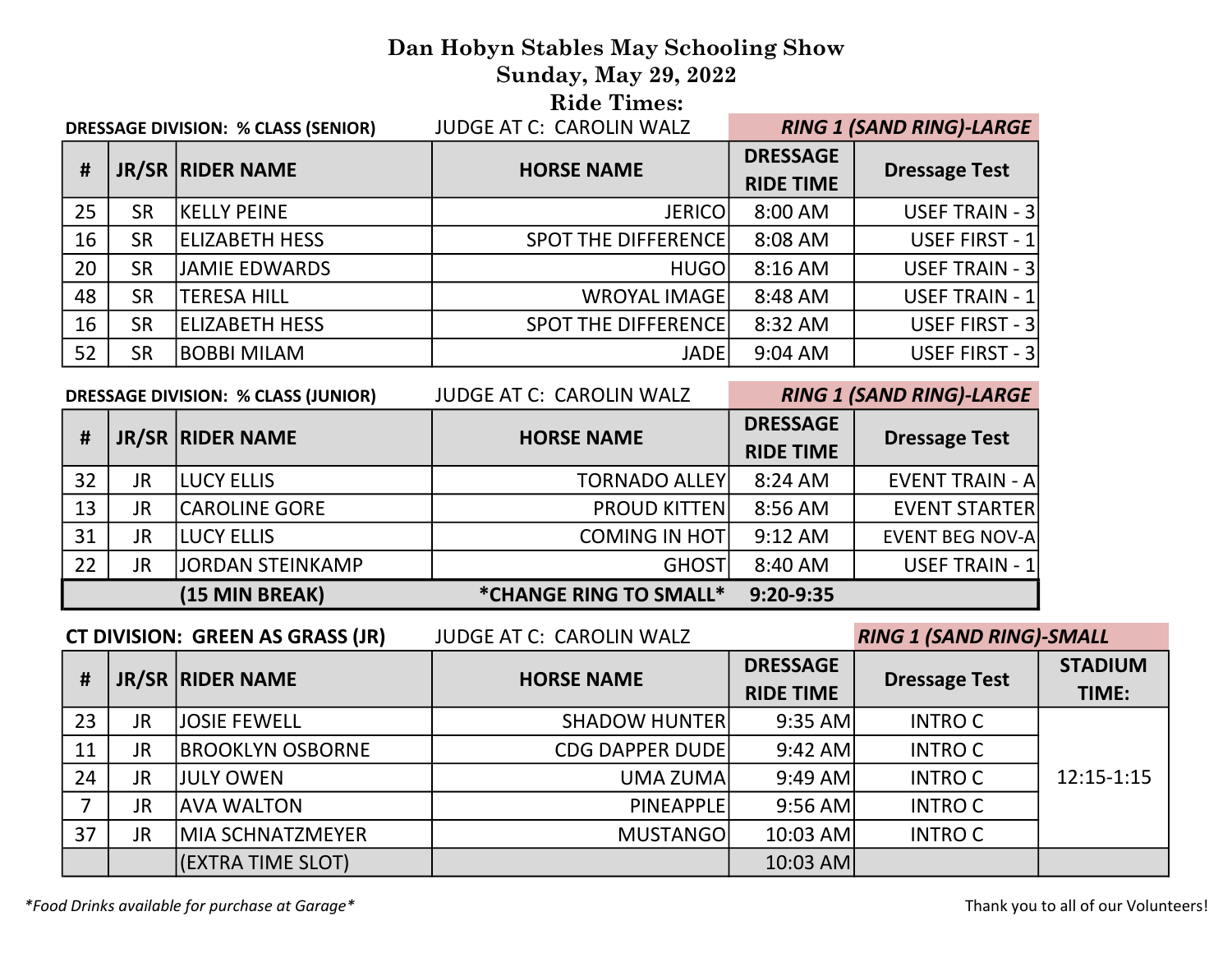# Dan Hobyn Stables May Schooling Show Sunday, May 29, 2022 **Ride Times:**<br>FUDGE AT C: CAROUN WALZ CT DIVISION: GREEN AS GRASS (SR) JUDGE AT C: CAROLIN WALZ RING 1 (SAND RING)-SMALL

|    | <b>CI DIVISION.</b> UNLLIY AS UNASS (SIV)<br>JUDUL AT C. CANOLIN WALL |                             |                             | <b>AINU I DAND NINU/-SIVIALL</b>    |                      |                         |
|----|-----------------------------------------------------------------------|-----------------------------|-----------------------------|-------------------------------------|----------------------|-------------------------|
| #  |                                                                       | JR/SR RIDER NAME            | <b>HORSE NAME</b>           | <b>DRESSAGE</b><br><b>RIDE TIME</b> | <b>Dressage Test</b> | <b>STADIUM</b><br>TIME: |
| 43 | <b>SR</b>                                                             | <b>SABRINA ASHWORTH</b>     | <b>GIN AND TONIC</b>        | $10:10$ AM                          | INTRO C              |                         |
|    | <b>SR</b>                                                             | <b>ASHLEY COFFEY</b>        | <b>ZODIACI</b>              | $10:17$ AM                          | INTRO C              | $12:15 - 1:15$          |
| 39 | <b>SR</b>                                                             | <b>ROBIN DRIGGERS</b>       | <b>KERMITI</b>              | $10:24$ AM                          | <b>INTRO C</b>       |                         |
| 33 | <b>SR</b>                                                             | <b>IMADELINE HOFMEISTER</b> | <b>NEVADA'S RISING SUNI</b> | $10:31$ AM                          | <b>INTRO C</b>       |                         |
|    |                                                                       | (15 MIN BREAK)              |                             | 10:38-10:53                         |                      |                         |

|    | <b>JUDGE AT C: CAROLIN WALZ</b><br>DRESSAGE DIVISION: INTRO A & B % CLASS |                       |                   | <b>RING 1 (SAND RING)-SMALL</b>     |                      |
|----|---------------------------------------------------------------------------|-----------------------|-------------------|-------------------------------------|----------------------|
| #  |                                                                           | JR/SR RIDER NAME      | <b>HORSE NAME</b> | <b>DRESSAGE</b><br><b>RIDE TIME</b> | <b>Dressage Test</b> |
| 45 | <b>SR</b>                                                                 | <b>SARA BUSHONG</b>   | <b>JERICO</b>     | 10:53 AM                            | <b>INTRO A</b>       |
| 49 | <b>SR</b>                                                                 | <b>TIFFANY BUTLER</b> | <b>MOBEY</b>      | 11:00 AM                            | <b>INTRO A</b>       |
|    |                                                                           | (10 MIN BREAK)        |                   | 11:07-11:17                         |                      |
| 45 | <b>SR</b>                                                                 | <b>SARA BUSHONG</b>   | <b>JERICO</b>     | 11:17 AM                            | <b>INTRO B</b>       |
| 49 | <b>SR</b>                                                                 | <b>TIFFANY BUTLER</b> | <b>MOBEY</b>      | 11:24 AM                            | <b>INTRO B</b>       |

| <b>JUDGE AT C: CAROLIN WALZ</b><br><b>DRESSAGE DIVISION: INTRO C (SENIOR)</b> |           |                      | <b>RING 1 (SAND RING)-SMALL</b> |                                     |                      |
|-------------------------------------------------------------------------------|-----------|----------------------|---------------------------------|-------------------------------------|----------------------|
| #                                                                             |           | JR/SR RIDER NAME     | <b>HORSE NAME</b>               | <b>DRESSAGE</b><br><b>RIDE TIME</b> | <b>Dressage Test</b> |
| 3                                                                             | <b>SR</b> | <b>JAMBER WALTON</b> | <b>STORMY</b>                   | 11:31 AM                            | <b>INTRO C</b>       |
| 46                                                                            | <b>SR</b> | <b>SARA HARDEN</b>   | <b>AXELI</b>                    | 11:38 AM                            | <b>INTROC</b>        |
| 48                                                                            | <b>SR</b> | <b>TERESA HILL</b>   | <b>WROYAL IMAGE</b>             | 11:45 AM                            | <b>INTRO C</b>       |
| 45                                                                            | <b>SR</b> | <b>SARA BUSHONG</b>  | <b>JERICO</b>                   | 11:52 AM                            | <b>INTROC</b>        |
|                                                                               |           | LUNCH BREAK (40 MIN) |                                 | 11:59-12:40                         |                      |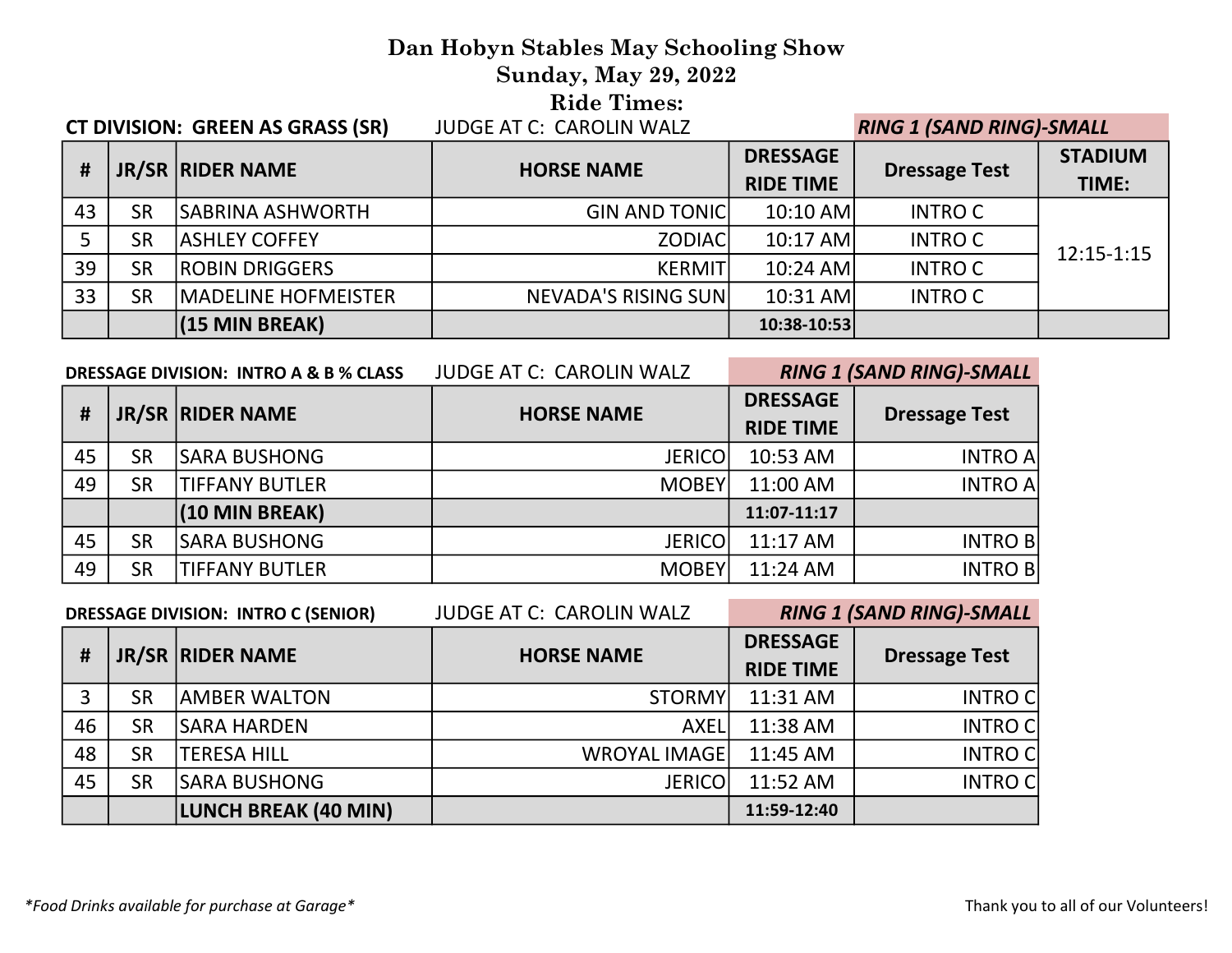# Dan Hobyn Stables May Schooling Show

Sunday, May 29, 2022

Ride Times:

| JUDGE AT C: CAROLIN WALZ<br><b>DRESSAGE DIVISION: INTRO C (JUNIOR)</b> |           |                       |                      | <b>RING 1 (SAND RING)-SMALL</b>     |                      |  |
|------------------------------------------------------------------------|-----------|-----------------------|----------------------|-------------------------------------|----------------------|--|
| #                                                                      |           | JR/SR RIDER NAME      | <b>HORSE NAME</b>    | <b>DRESSAGE</b><br><b>RIDE TIME</b> | <b>Dressage Test</b> |  |
| 26                                                                     | JR        | <b>KIERRA BONNEY</b>  | MGS CALYPSO          | 12:40 PM                            | <b>INTRO C</b>       |  |
| 23                                                                     | JR        | JOSIE FEWELL          | <b>SHADOW HUNTER</b> | 12:47 PM                            | <b>INTRO C</b>       |  |
| 36                                                                     | JR.       | <b>MELISSA TILDEN</b> | <b>CHIPS AHOY</b>    | 12:54 PM                            | <b>INTRO C</b>       |  |
|                                                                        | JR        | ADDI DAVIS            | <b>TWISTER</b>       | 1:01 PM                             | <b>INTRO C</b>       |  |
| 22                                                                     | <b>JR</b> | JORDAN STEINKAMP      | GHOST                | 1:08 PM                             | <b>INTRO C</b>       |  |
|                                                                        |           | (EXTRA TIME SLOT)     |                      | 1:15 PM                             |                      |  |

| <b>JUDGE AT C: CAROLIN WALZ</b><br><b>DRESSAGE CLASS: DRESSAGE EQUITATION</b> |           |                         | <b>RING 1 (SAND RING)-SMALL</b> |                                     |                      |
|-------------------------------------------------------------------------------|-----------|-------------------------|---------------------------------|-------------------------------------|----------------------|
| #                                                                             |           | JR/SR   RIDER NAME      | <b>HORSE NAME</b>               | <b>DRESSAGE</b><br><b>RIDE TIME</b> | <b>Dressage Test</b> |
| 26                                                                            | <b>JR</b> | KIERRA BONNEY           | MGS CALYPSO                     |                                     |                      |
| 23                                                                            | JR.       | <b>JOSIE FEWELL</b>     | <b>SHADOW HUNTER</b>            |                                     | <b>DRESSAGE SEAT</b> |
| 22                                                                            | JR.       | <b>JORDAN STEINKAMP</b> | <b>GHOST</b>                    |                                     |                      |
| 31                                                                            | JR.       | <b>LUCY ELLIS</b>       | <b>COMING IN HOT</b>            | L.H.Island                          |                      |
| 11                                                                            | <b>JR</b> | <b>BROOKLYN OSBORNE</b> | <b>CDG DAPPER DUDE</b>          |                                     | <b>EQUITATION</b>    |
| 47                                                                            | JR.       | <b>SERENA BROWN</b>     | <b>JOHNNY</b>                   |                                     |                      |
| 24                                                                            | JR.       | <b>JULY OWEN</b>        | UMA ZUMA                        |                                     |                      |
| 50                                                                            | JR.       | <b>ZOE DRIGGERS</b>     | <b>KERMIT</b>                   |                                     |                      |
|                                                                               |           | (15 MIN BREAK)          |                                 | 1:42-2:00                           |                      |